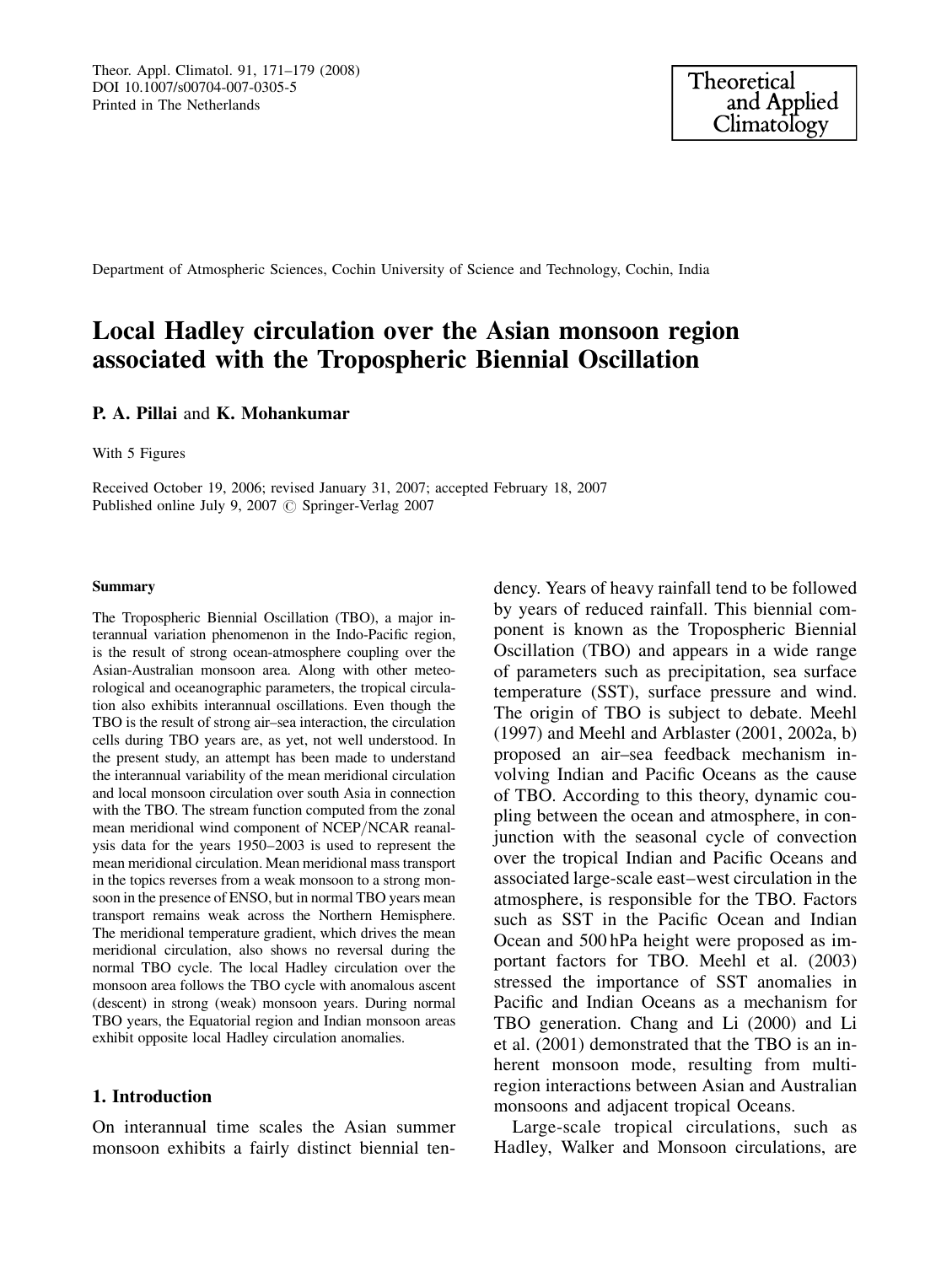the strongest driving forces of the general circulation in the low latitudes. Year-to-year variations of these circulations have a great impact on climate variability. These variations arise from revesals in the temperature gradient between continents and adjacent oceans. Both the Walker and Hadley Cells are the result of thermal contrast and they act as a mechanism to transport moist static energy. Ferrel Cells are indirect cells driven by transient baroclinic eddies which transport heat and momentum poleward (Holton, 1992).

Mean meridional circulation has been explored by Lorenz (1969), Oort and Rasmusson (1970) and Trenberth et al. (2000) etc. Oort and Rasmusson (1970) analysed the annual variation of monthly mean meridional circulation, the results of which have been well supported by other studies such as Newll et al. (1972), Peixoto and Oort (1992), Trenberth et al. (2000) and Dima and Wallace (2003). Lindzen and Hou (1988) and Hou and Lindzen (1992) studied the role of concentrated heating on the intensity of the Hadley circulation and in turn global climate. Oort and Yienger (1996) observed significant seasonal variation in the strength, latitude and height of the maximum stream function for both Hadley Cells. They also noticed significant correlation between the strength of tropical Hadley Cells and ENSO.

Earlier studies focussed on the Hadley circulation as the mean meridional circulation of the tropical atmosphere. However, when focus is on the circulation associated with monsoon and its interannual variability, local meridional circulation is found to be more important than the mean meridional circulation as suggested by Slingo and Annamalai (2000). The definition of Hadley circulation then seems to have extended to any local meridional circulation. For example, Wang (2002) discussed the local Hadley circulation induced by ENSO in the eastern and western Pacific. Goswami et al. (1999) discussed local Hadley circulation as part of the south Asian monsoon circulation. They also proposed a monsoon Hadley circulation index based on the meridional wind shear between 850 hPa and 200 hPa averaged over the south Asian monsoon area to measure the strength of the local Hadley circulation over the monsoon area. Ju and Slingo (1995) and Soman and Slingo (1997) suggested that changes in the local Hadley circulation may have

a role in the influence of ENSO on the interannual variability of the Asian summer monsoon.

Even though the TBO cycle involves the atmosphere-ocean interaction, the circulation cells are not well studied in connection with TBO. Our previous work on TBO (Pillai and Mohankumar, 2007) showed pronounced changes in SST, wind etc for TBO years in the presence and absence of ENSO. In the present study an attempt has been made to identify the interannual variability of the global meridional circulation and local Hadley circulation associated with both ENSO–TBO and normal (non-ENSO) TBO years.

## 2. Data and methodology

The data sets used for the present study are the meridional and vertical components of wind from 1000 hPa to 100 hPa and air temperature at  $500$  hPa to  $200$  hPa taken from NCEP/NCAR reanalysis (Kalnay et al., 1996) for a period of 54 years (1950–2003). The Indian summer monsoon rainfall (ISMR) index (Parthasarathy et al., 1994) is used to identify relatively strong and weak TBO years. A year is defined as a strong (weak) TBO year if its ISMR index is more (less) than the previous and following year. TBO years in which the ISMR anomalies are more than half a standard deviation are only used in the composite analysis. ENSO years are identified from area averaged SST anomalies of the nino3 region  $(5^{\circ} N - 5^{\circ} S, 150^{\circ} W - 90^{\circ} W)$ , whose five month running mean should be at least  $\pm 0.5$  °C for two consecutive seasons after the March–April–May season over the following one year period.

The strength of the mean meridional overturning of mass can be derived from the meridional velocity between 1000 hPa and 100 hPa heights (Oort and Yienger, 1996). The mass transport is computed using observed zonal mean meridional winds.

Zonally averaged mass continuity equation is computed in the form

$$
\frac{\partial[\bar{v}]\cos\phi}{R\cos\phi\partial\phi} + \frac{\partial[\bar{\omega}]}{\partial p} = 0\tag{1}
$$

where  $|\bar{v}|$  is the temporal and zonal averaged meridional velocity,  $\omega$  is vertical velocity in pressure co-ordinates,  $R$  is the mean radius of the earth and  $p$  is pressure.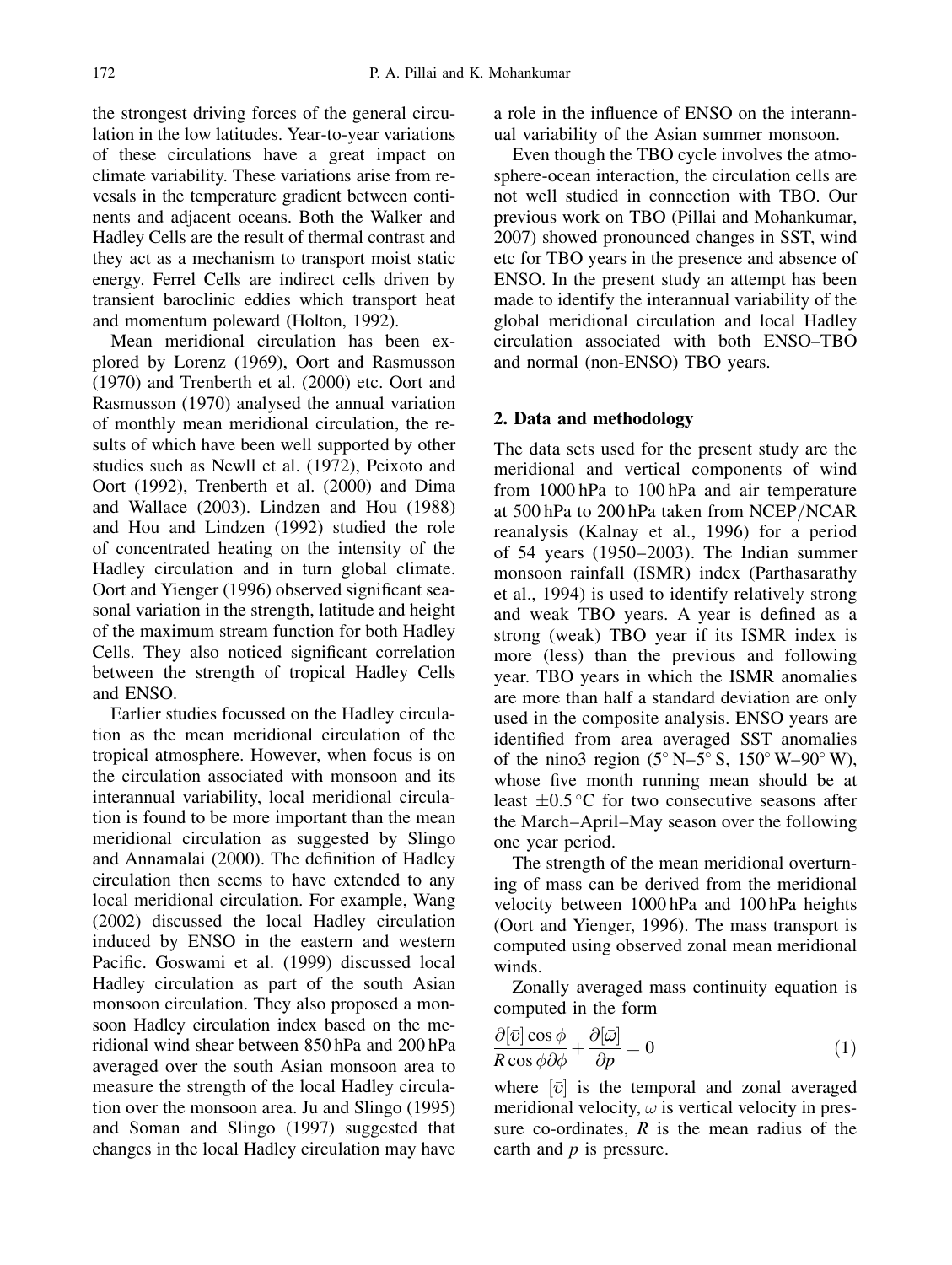Introducing a Stokes stream function  $\psi$ , given by equation

$$
[\bar{v}] = g \frac{\partial \psi}{2\pi R \cos \phi \partial p}
$$
 (2)

We can calculate the  $\psi$  field, assuming  $\psi = 0$ at the top of the atmosphere and integrating the equation downward to the surface.

$$
\psi = \frac{2\pi R \cos \phi}{g} \int\limits_{p}^{p_0} [\bar{v}] dp \tag{3}
$$

Using this Stokes stream function, we have calculated the mean mass and examined its seasonal evolution for strong minus weak monsoon year composites for ENSO–TBO years and non-ENSO–TBO years. We used a positive sign for  $\psi$ in the case of clockwise rotation and a negative sign for anti-clockwise rotation as suggested by Oort and Yienger (1996). According to this sign convention, the strengthening of two tropical Hadley Cells would mean larger positive values of  $\psi$  in the Northern Hemisphere (NH) tropics and more negative values of  $\psi$  in the Southern Hemisphere (SH) tropics. The difference of mass stream function between two points on a cross section is equal to the amount of mass flowing across a line joining the two points.

The vertical profile of meridional wind (v) and negative vertical velocity (w) averaged over the Indian monsoon area  $(60^{\circ} E - 95^{\circ} E)$  is used to represent the local meridional circulation.

#### 3. Results

To understand the seasonal evolution of the mean meridional circulation of the TBO in ENSO and normal years, composite analysis of stream function for strong minus weak monsoon years are carried out for both ENSO–TBO and normal TBO years separately.

## 3.1 Interannual variation of mean meridional circulation during ENSO–TBO years

Figure 1 shows the mass stream function for the composite of strong minus weak monsoon years, which include both ENSO and TBO years. The composite analyses were carried out from the previous monsoon to the following monsoon of a strong monsoon in order to understand the seasonal evolution of the circulation when the monsoon changes from weak to strong and then to weak.

During the previous summer (JJA-1) of a strong monsoon, the composite reveals two anomalous Hadley Cells in the tropics. The negative anomalous cell at the Southern Hemisphere (SH) indicates increased mass transport to the south and a positive cell in the Northern Hemisphere (NH) results in increased transport to the north. Thus,



Fig. 1. Latitude-height cross section of the difference in zonal averaged stream function for strong and weak monsoon year composites, which include both TBO and ENSO onset years for seasons from previous summer (JJA-1) to the following summer (JJA1) of a reference monsoon (JJA0). (Contour intervals are  $0.5 \times 10^{10}$  kg s<sup>-1</sup>)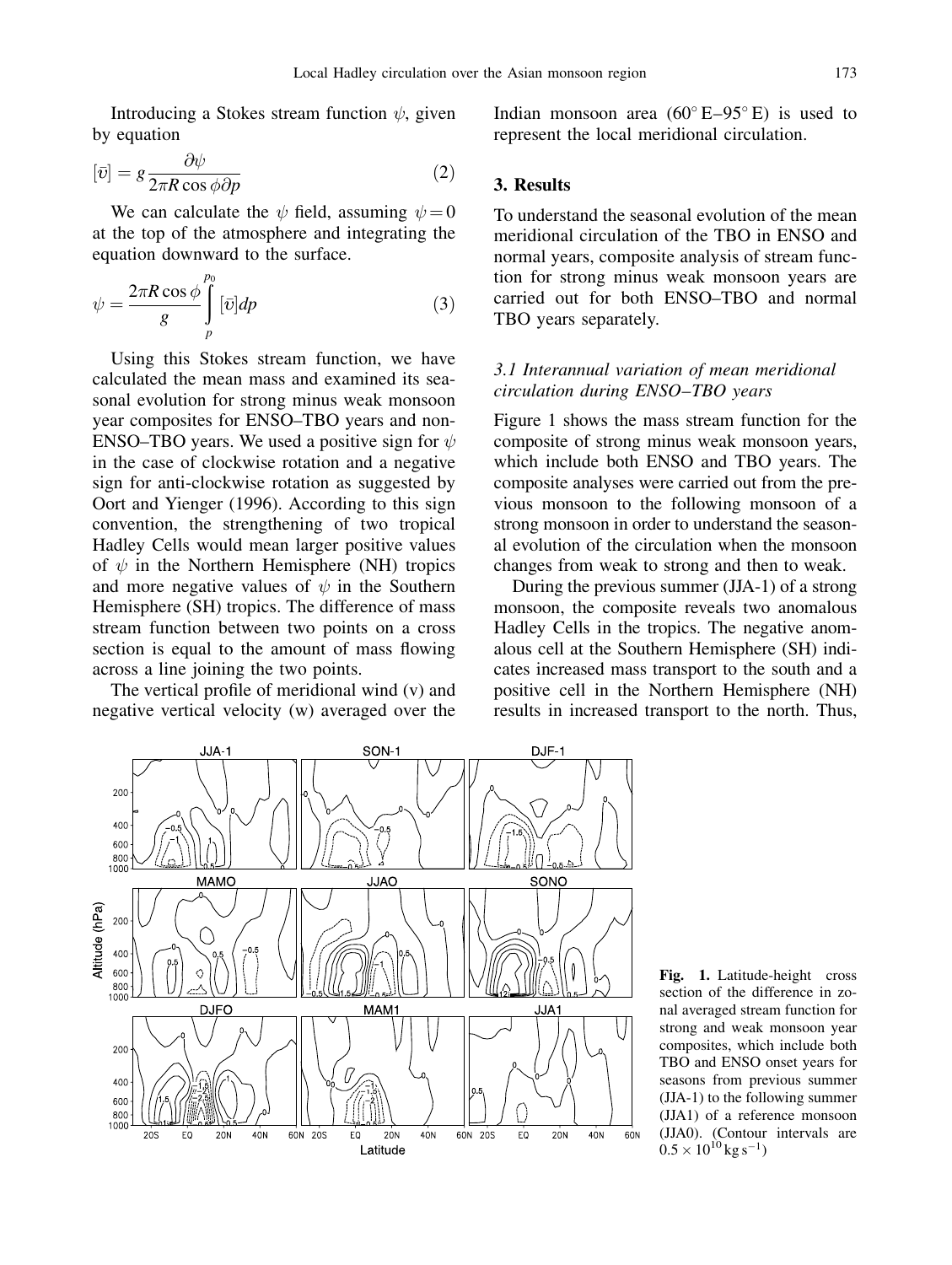during JJA-1 both Hadley Cells are intensified. The mid-latitude cells are very weak. The NH Hadley Cell starts to weaken by the autumn (SON-1). The negative cell in the Northern Hemisphere extends across the entire NH tropics by the boreal winter (DJF-1). Throughout this time the SH Hadley Cell has a negative anomaly, indicating the presence of an intensified cell. During the premonsoon season (MAM0), the anomalous SH Hadley Cell is positive, representing the weakening of the cell. A negative cell is seen close to the Equator with a reduced vertical extent. The Ferrel Cell is active in the Northern Hemisphere.

Throughout the strong monsoon season (JJA0), the Hadley Cells are weak in both hemispheres. The anomalous mass transport at the upper levels is directed towards the Equator. The Ferrel Cells are also seen on both hemispheres, but are generally weak. After the strong monsoon season the Northern Hemisphere Hadley Cell anomaly reduces while it strengthens in the Southern Hemisphere. The Ferrel Cell is absent in the Southern Hemisphere. During the boreal winter (DJF0) two Equatorward mass transporting cells are seen in both hemispheres, however, the Southern Hemisphere cell is intense. The Ferrel Cell is seen in the Northern Hemisphere mid-latitudes. Throughout the preceding spring (MAM1), only the Northern Hemisphere anomalous negative cell is present indicating a weakened tropical circulation. During the year following a strong monsoon (JJA1), the negative cell at the Equator also weakens. Thus, during the next season the anomaly is very small indicating a situation not far from normal.

Thus, in the ENSO–TBO composites, both Hadley Cells are strong during the weak monsoon prior to the strong monsoon year and both become slightly weaker by JJA0, however, the stream function anomaly does not reverse in the next strong-to-weak cycle.

# 3.2 Interannual variation of mean meridional circulation during normal TBO years

Figure 2 represents the seasonal movement of anomalies of meridional circulation in normal TBO years from JJA-1 to JJA1. During the previous summer season (JJA-1), anomalous meridional cells are absent in the Southern Hemisphere tropics and are very weak in the Northern Hemi-



Fig. 2. Latitude-height cross section of the difference in zonal averaged stream function for strong and weak monsoon year composites of normal TBO years for seasons from previous summer (JJA-1) to the following summer (JJA1) of a reference monsoon (JJA0). (Contour intervals are  $0.5 \times 10^{10}$  kg s<sup>-1</sup>)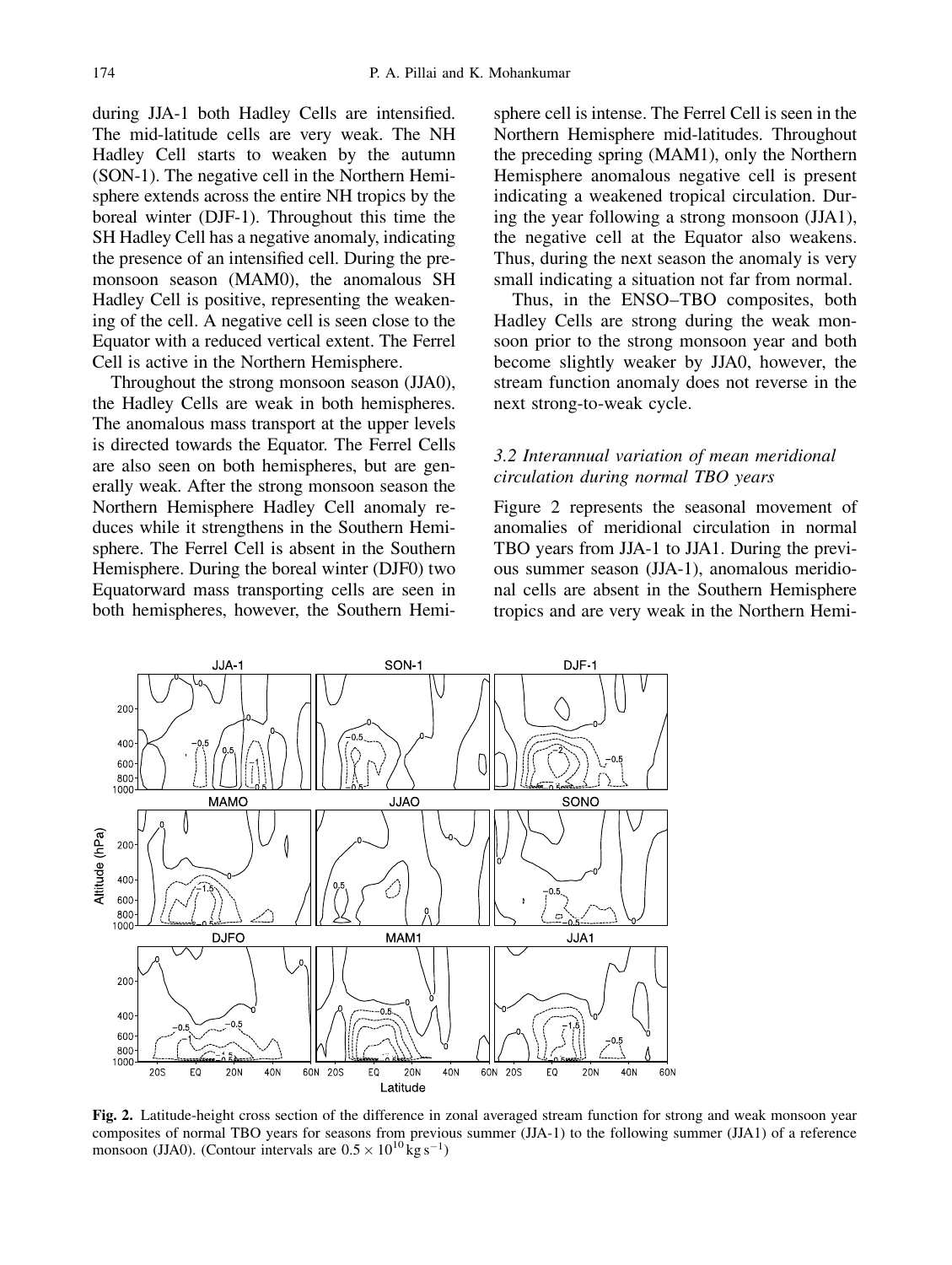sphere. The NH Hadley Cell is weak close to the Equator and is active north of  $10^{\circ}$  N. The Ferrel Cell is also strong. The negative anomaly cell moves to the Southern Hemisphere by SON-1 and all other cells disappear. Thus, the SH Hadley Cell intensifies in the autumn season. Throughout the winter season (DJF-1), only one anomalous cell is present in the tropics from about  $30^{\circ}$  N to  $20^{\circ}$  S. This negative cell in the tropics implies that the Hadley Cell is active in the SH and weak in the NH tropics. This situation persists to the next season (MAM0).

With the onset of a strong Asian summer monsoon, the negative cell becomes very feeble and is confined to just south of the Equator, concentrated at a height of about 500 hPa. So the NH Hadley Cell is slightly weaker than normal. A positive anomalous cell is seen in the SH at about  $20^{\circ}$  S indicating decreased mass transport. The negative cell stretches from  $5^{\circ}$  S to  $30^{\circ}$  N by the autumn (SON0) with the vertical height reduced to less than 500 hPa. This negative cell indicates the weakening of the Hadley Cell across the entire NH tropics. The negative cell is seen from



Fig. 3. Meridional cross section of (v, -w) averaged over  $60^{\circ}$  E-95° E for JJA-1, JJA0 and JJA1. Figures a, b, c for ENSO–TBO composites and d, e and f for normal TBO composites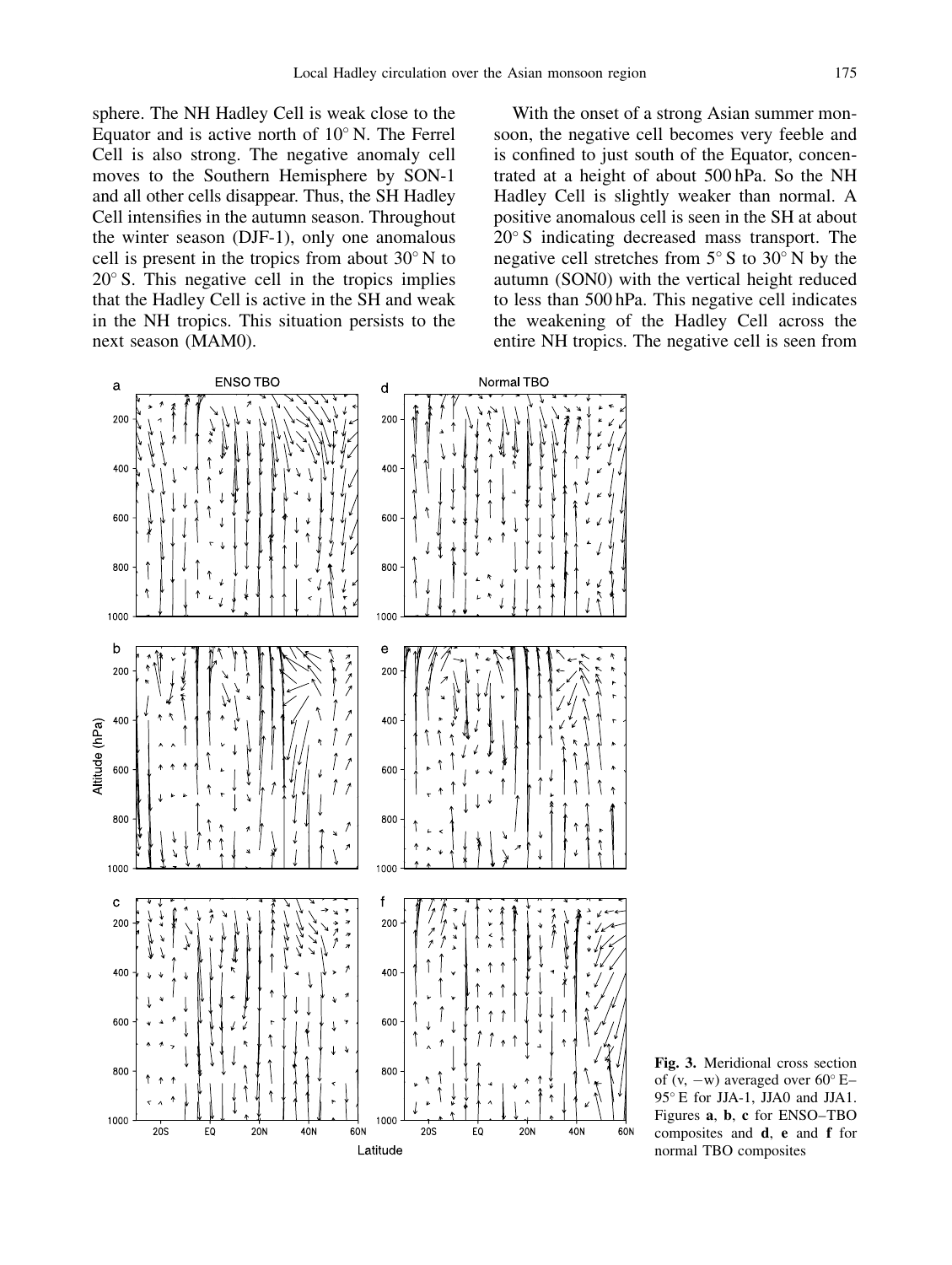$20^{\circ}$  S to 40° N by winter (DJF0) indicating a less active Hadley Cell in the NH and more active cell in the SH tropics up to  $20^{\circ}$  S. The negative cell is confined between  $20^{\circ}$  S and  $20^{\circ}$  N by MAM1, but extends vertically to over 400 hPa. Two negative stream function cells are seen in the NH during the following summer (JJA1) with one cell extending from the Equator to  $20^{\circ}$  N and another from  $30^{\circ}$  N to  $40^{\circ}$  N. Thus, the Hadley Cell in the NH is weakened, whereas the Ferrel Cell is intensified.

In the normal TBO years, the NH Hadley Cell close to the Equator is weaker during the weakto-strong phase of the TBO cycle. Thus, anomalous cells are not reversing in this cycle of TBO. In the next cycle, from strong to weaker monsoon, the negative anomaly increases and extends more to the north. The reversal of anomalies is not evident in these cases.

## 3.3 Local Hadley circulation during the TBO cycle

The mean meridional circulation during the TBO years does not exhibit a clear reversal of anomalies from JJA-1 to JJA0 and then to JJA1. So, we concentrate on the TBO cycle of the local Hadley circulation over the  $60^{\circ}$  E–95 $^{\circ}$  E area from JJA-1 to JJA1 for ENSO only and normal TBO years. Figure 3 shows the height-latitude cross-section of (v, -w) averaged over  $60^{\circ}$  E to  $95^{\circ}$  E representing local Hadley circulation. Figure 3(a–c) show the local Hadley circulation for JJA-1, JJA0 and JJA1 seasons for ENSO–TBO composites and Fig. 3(d–f) show the same, but for normal TBO years. The rest of the seasons are not shown but the results are presented below.

## 3.3.1 ENSO only years

During the JJA-1 season, the local meridional circulation has a narrow band of anomalous ascending motion just south of the Equator, and descending motion in the Northern Hemisphere tropics indicating weak circulation over this region (Fig. 3a). By the following autumn (SON-1), the entire tropics from  $30^{\circ}$  S to  $20^{\circ}$  N exhibit anomalous upward motion which continues into the boreal winter. By spring (MAM0), the upward branch of the anomalous local Hadley circulation is confined to  $10^{\circ}$  S–20° N. During the strong monsoon (JJA0), the upward motion anomaly is seen from  $20^{\circ}$  S–30° N, except in the region  $10^{\circ}$  N–15° N (Fig. 3b). Hence, ascending motion is seen over the monsoon region.

After the monsoon, the upward anomaly is confined to the area between  $10^{\circ}$  N–30° N and the downward anomaly south of this to  $15^{\circ}$  S. Throughout the following winter (DJF0), the entire Northern Hemisphere tropics have downward motion, and south of the Equator to  $20^{\circ}$  S upward motion is characteristic. By the following spring (MAM1) the entire tropics has downward motion. By the following monsoon, anomalous downward motion is seen over the  $10^{\circ}$  S-30° N area (Fig. 3c).

In brief, the local meridional circulation during the Indian summer monsoon exhibits a clear biennial cycle in the presence of ENSO with anomalous ascending motion in strong years and anomalous descending motion in the preceding and the subsequent years.

#### 3.3.2 Normal (Non-ENSO) TBO years

The non-ENSO–TBO composites reveal downward motion in the entire tropics from  $10^{\circ}$  S to  $30^\circ$  N throughout the previous monsoon (JJA-1) with a small ascending motion at  $5^\circ$  N. The local meridional circulation therefore becomes weak favouring a below normal monsoon (see Fig. 3d). During the autumn season following the weak monsoon (SON-1), the local Hadley Cell has an upward branch located over the Northern Hemisphere and downward motion from the Equator to  $15^{\circ}$  S. By the boreal winter (DJF-1) the upward motion branch of the anomalous Hadley Cell is located between  $10^{\circ}$  N and  $30^{\circ}$  N and the downward anomaly is seen in the remaining part of the tropics. During the spring season (MAM0) before the strong monsoon, the anomalous local Hadley Circulation Cell has an upward branch in the entire Northern Hemisphere and a descending limit in the south between the Equator and  $20^{\circ}$  S. With the onset of the strong monsoon during JJA0, the local Hadley circulation exhibits downward motion in the Equatorial region from  $5^{\circ}$  S–  $10^{\circ}$  N and upward motion on either side of this region and across the entire tropics (Fig. 3e). The local Hadley circulation is intensified over the Indian monsoon area by JJA0.

Throughout the following autumn season (SON0), the downward branch of the local Had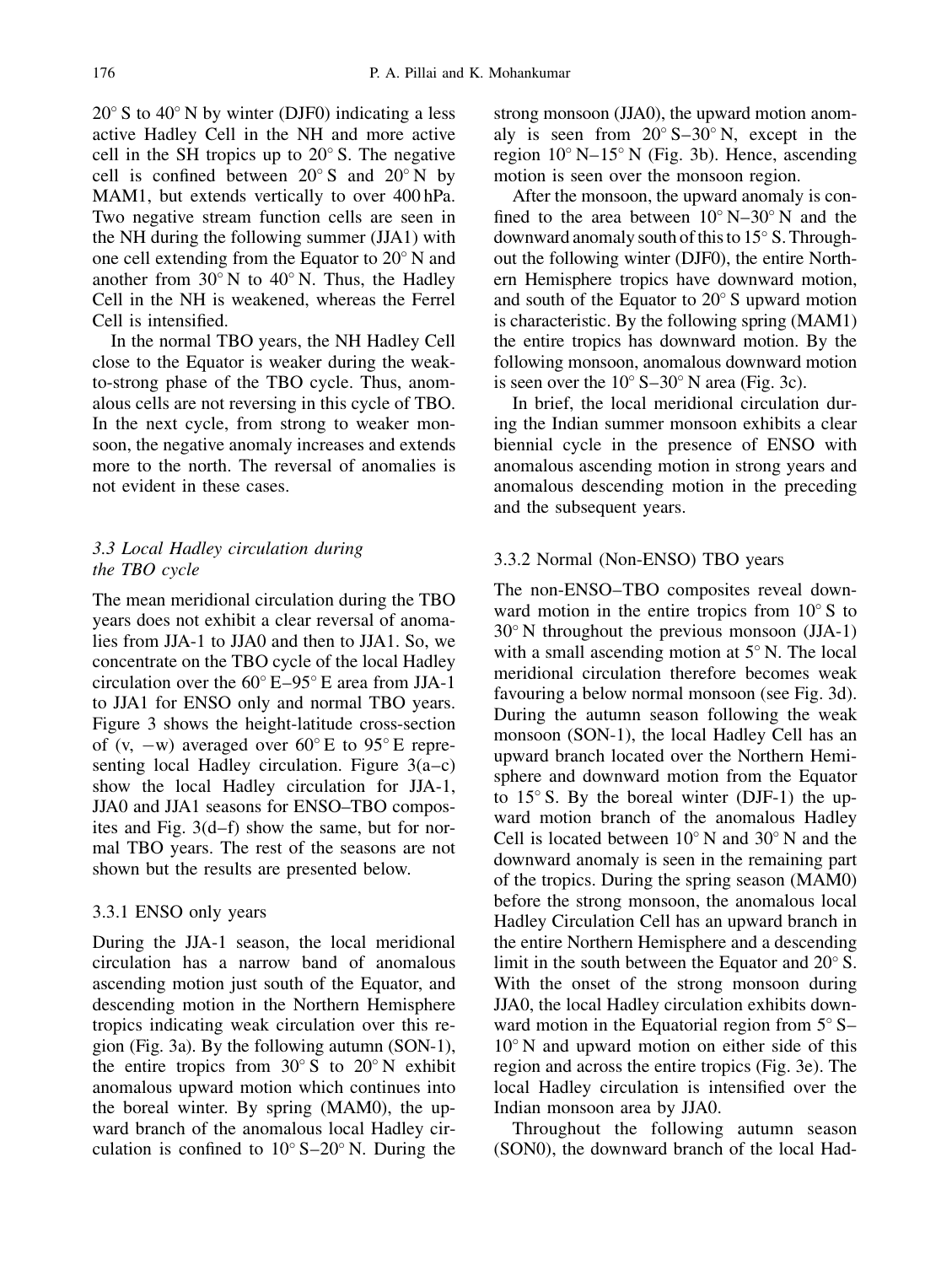ley circulation extends from  $10^{\circ}$  S to  $15^{\circ}$  N and the remaining area has upward motion. By the next winter (DJF0), the entire tropics have upward motion except a very small region in the Southern Hemisphere between  $10^{\circ}$  S and  $5^{\circ}$  S which persists until the following spring (MAM1). During the following monsoon (JJA1), the anomalous descending branch of the Hadley circulation is located over the Indian monsoon area. The Equatorial area between  $10^{\circ}$  S– $15^{\circ}$  N has an upward motion as seen from Fig. 3f.

It is thus evident that the local Hadley circulation over the summer monsoon area exhibits a biennial cycle with ascending motion during a strong monsoon and descending flow throughout the weak monsoon. In the normal TBO years, the Equatorial region and monsoon area have anomalies of opposite sign.

## 3.4 Temporal variation of local Hadley circulation

In the previous section it was noted that the local Hadley circulation represented by the vertical profiles of  $(v, -w)$  has a clear TBO tendency. In order to find whether this reversal of anomalies is preset in all strong and weak monsoons, time series of local Hadley circulation and monsoon rainfall have been analysed. Local Hadley circulation is represented by an index called the monsoon Hadley (MH) index as suggested by Goswami et al. (1999). The MH index is a circulation index defined as the meridional wind-shear anomaly (between 850 hPa and 200 hPa) averaged over the region  $70^{\circ}$  E–110 $^{\circ}$  E, 10 $^{\circ}$  N–30 $^{\circ}$  N. The mon-



Fig. 4. Time series of standardised anomalies of MH index (continuous line) and ISMR (dotted line) from 1950–2002

soon season standardised anomaly of the MH index is plotted along with the ISMR for the period 1950–2002 and is shown in Fig. 4. From Fig. 4 it is evident that both the MH index and ISMR show a biennial oscillation. The MH index and ISMR have a correlation of 0.663. The index remains positive (negative) during the strong (weak) TBO years indicating a close association between local meridional circulation and the TBO.

## 4. Discussion

The present study reveals that in the case of ENSO–TBO composites, the Hadley circulation in both hemispheres becomes intense during the previous monsoon (JJA-1) of a strong monsoon year. The JJA-1 pattern of the ENSO–TBO year is similar to the pattern observed by Oort and Yienger (1996) for El Niño onset years in the Pacific Ocean. During the year of strong monsoon, both Hadley Cells are weak. The local meridional circulation follows a biennial cycle from JJA-1 to JJA0. However, in the following summer monsoon period (JJA1) of a strong monsoon year, the Hadley circulation does not become intense, as in the case of JJA-1, and it remains weak from JJA0 to JJA1.

According to Slingo and Annamalai (2000) the heating contrast between the Asian continent and the Indian Ocean basically drives the Hadley circulation. The development of the heating gradient that drives the monsoon circulation can be described by the seasonal cycle of mean meridional temperature, averaged between 500 hPa and 200 hPa over monsoon longitudes. Figure 5a shows the latitude-time profile of mean meridional circulation averaged over  $60^{\circ}$  E–95 $^{\circ}$  E for ENSO–TBO composites. During the previous year, the positive gradient is located over the Equatorial region and a negative gradient is found over the land area. So, ascending motion is found along the Equator and the mean meridional circulation, as mentioned above, is obtained. The condition reverses in the following year, but after the strong monsoon the gradient does not reverse. Thus, the mean meridional circulation also does not reverse.

In the non-ENSO–TBO composites, the Equatorial region of the NH Hadley Cell is weaker than normal during JJA-1. The Southern Hemisphere counterpart becomes stronger after the monsoon. With the onset of a strong monsoon both the cells are weak, but the anomaly is very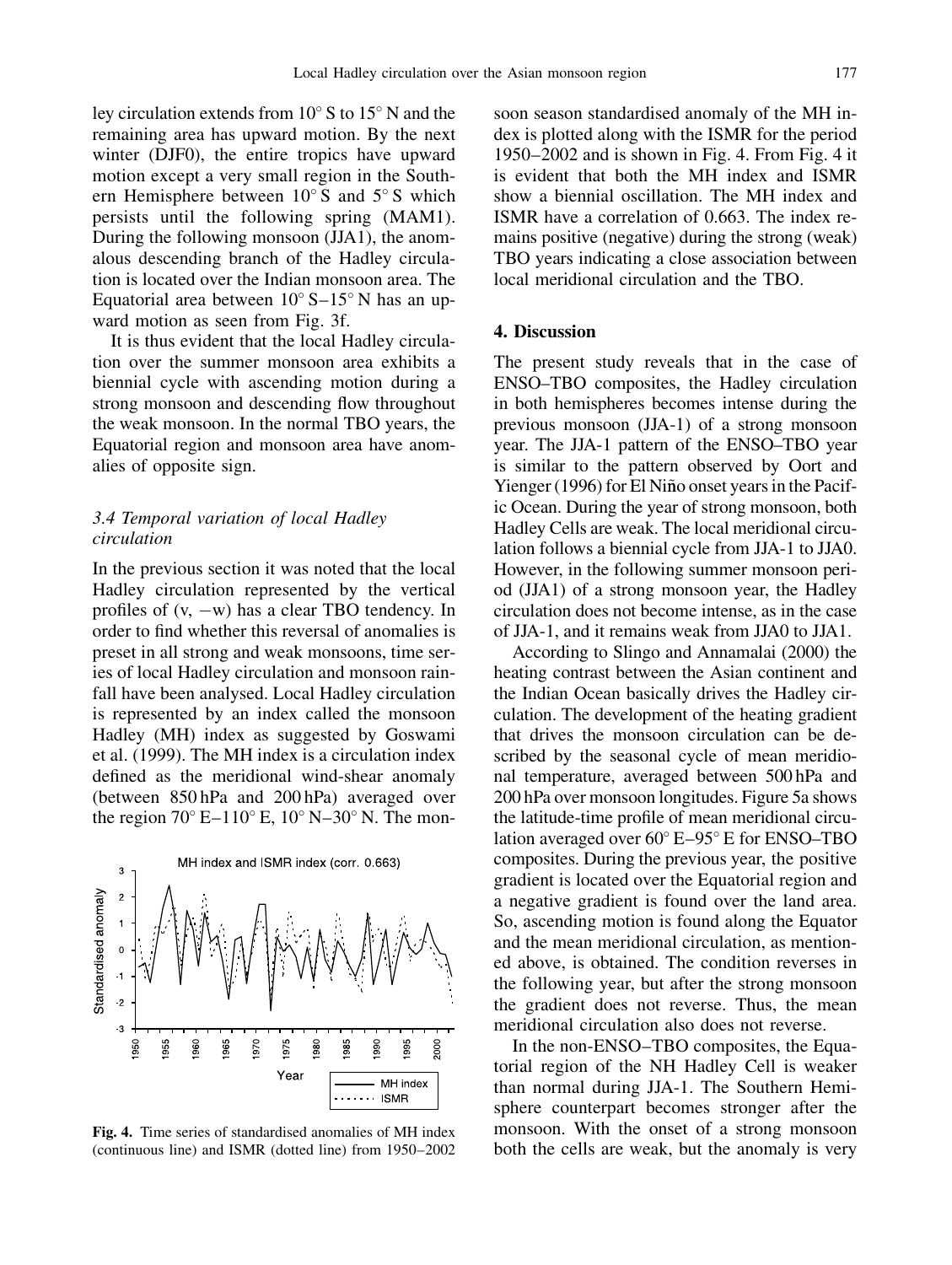

Fig. 5. Midtropospheric (averaged between 500 hPa and 200 hPa) temperature averaged over  $60^{\circ}$  E-95 $^{\circ}$  E area from previous year to next year of reference monsoon for (a) ENSO–TBO years (b) non-ENSO–TBO years. 0 along with months denotes year-1, 1 for year 0 and 2 for year 1

weak. Thus, the NH Hadley Cell remains weak from JJA-1 to JJA0. The negative anomaly in the NH covers the entire NH tropics after the monsoon and persists to the next monsoon while no anomalous cell is seen in SH. Thus, from the strong monsoon to next monsoon, the NH Hadley Cell becomes weaker and weaker.

Figure 5b shows the latitude-time cross section of mid-tropospheric temperature for non ENSO– TBO composites. During the previous monsoon season, positive anomalies prevail over the tropics and negative anomalies are seen over  $40^{\circ}$  N. As the gradient becomes weaker, the cells in the Northern Hemisphere are also weak. During the strong monsoon (JJA0), a positive temperature centre is located around  $40^{\circ}$  N and positive anomalies also prevail over the ocean. So, the meridional cell becomes weak. This positive pattern continues to prevail to the next year monsoon. Thus, the meridional circulation does not reverse. Li and Zhang (2002) showed that, the role of meridional temperature gradient is very much limited in terms of monsoon variability at the TBO scale. The present study also shows that in the absence of ENSO, the meridional temperature gradient and the meridional circulation driven by this temperature gradient also has no biennial cycle.

The local Hadley circulation shows the TBO cycle over the monsoon area in both composites. The regions of negative and positive anomalies of vertical velocity at 500 hPa (not shown in figures) coincide well with the upward and downward anomalies of local Hadley circulations, respectively. During the previous weak monsoon (JJA-1) year, a downward anomaly is seen over the summer monsoon latitudes. In the ENSO–TBO years the downward anomaly extends to the Equator and an upward anomaly exists between the Equator and  $10^{\circ}$  N. During the strong monsoon season, the Equator to  $10^{\circ}$  N area has a downward motion in the normal TBO composite while the  $10^{\circ}$  N–15° N area has downward motion in the ENSO–TBO case. In both cases upward motion is seen over the monsoon region during the strong monsoon. During JJA1 the entire Northern Hemisphere has downward motion for ENSO–TBO cases, while the  $0^{\circ}$  N–15° N region has upward motion in the normal TBO case.

This local Hadley circulation pattern agrees closely with the convection and SST patterns of ENSO–TBO and normal TBO composites (Pillai and Mohankumar, 2007). Both these results are in agreement with Slingo and Annamalai (2000), who state that the changes in the local Hadley circulation may be driven by the changes in convection over the maritime continent and over the Equatorial Indian Ocean, which itself is the modulator of the Walker circulation. Thus, in the context of TBO, SST and convection induced circulation has a prominent role.